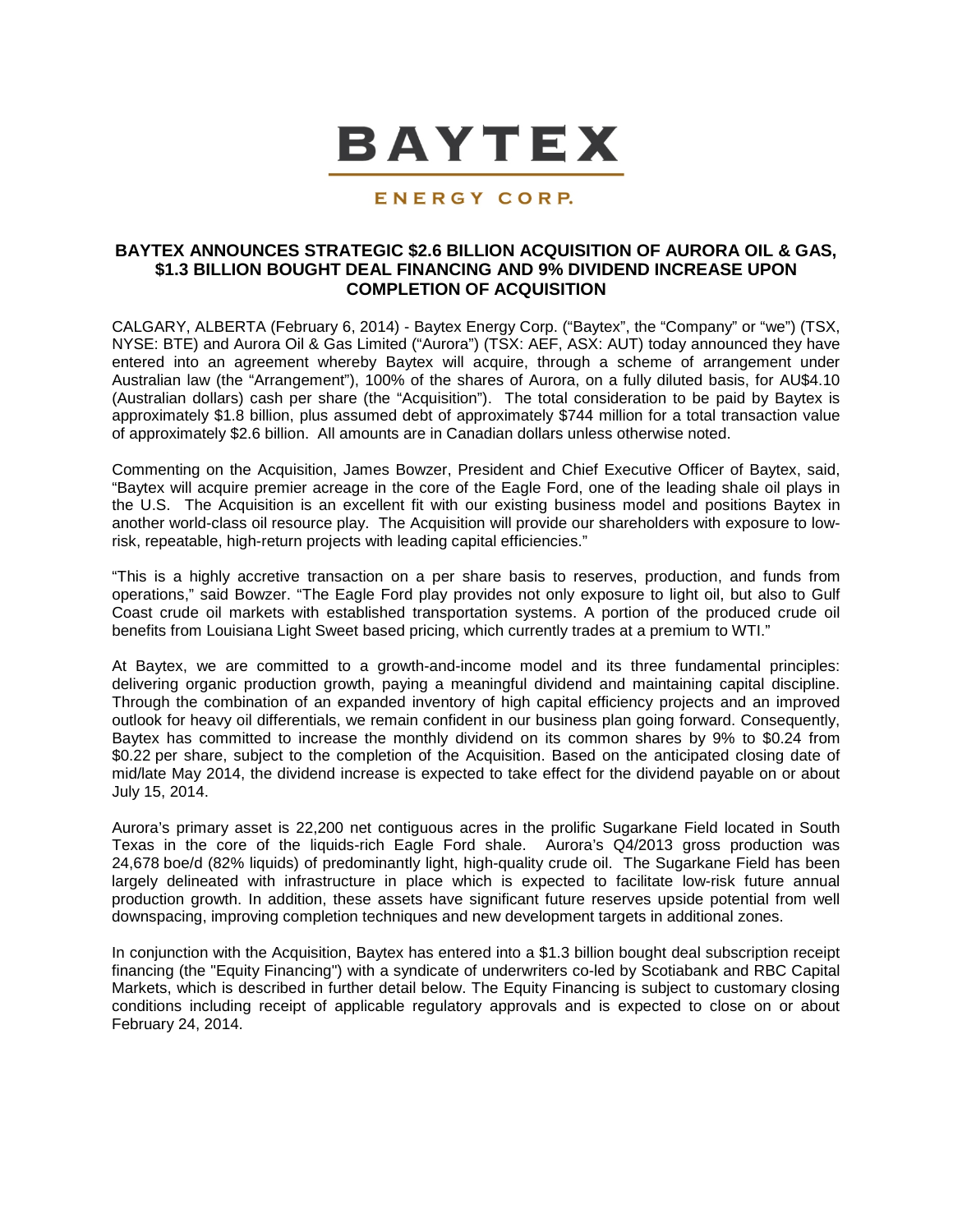## **Strategic Rationale**

The Acquisition enhances Baytex's growth-and-income business model, delivers production and reserves per share growth and provides attractive capital efficiencies for future investment. The Acquisition is accretive to Baytex's funds from operations while maintaining a strong balance sheet.

- **Exposure to a World-Class Oil Resource Play:** Diversifies asset base into the core of the liquids-rich Eagle Ford, one of the premier oil resource plays in the U.S. On closing, Baytex's three key oil resource plays – the Peace River oil sands, Lloydminster heavy oil and the Eagle Ford – will represent three of the highest rate of return projects in North America.
- **Attractive Acquisition Metrics:**
	- o \$24.15 per boe of proved reserves and \$15.46 per boe of proved plus probable reserves (1)
	- $\circ$  \$84,500 per boe/d of estimated 2014 production  $(2)$
- **Accretive to Reserves, Estimated 2014 Production and Funds from Operations:**
	- $\circ$  37% accretive to proved reserves per share  $(1)$
	- $\circ$  23% accretive to proved plus probable reserves per share  $(1)$
	- $\circ$  18% accretive to production per share  $(2)$
	- $\circ$  17% accretive to funds from operations per share  $^{(3)}$
- **Increases Scale and Diversity of Production:** Baytex's total production upon closing of the Acquisition is forecast to be approximately 85,000 boe/d, with a production weighting of 53% heavy oil, 34% light oil and liquids and 13% natural gas (previously 75% heavy oil, 14% light oil and liquids and 11% natural gas).

Notes:

- (1) Reserves and reserve accretion based on Baytex reserves as at December 31, 2012 prepared by Sproule Associates Limited and Baytex's internal estimate of Aurora reserves as at December 31, 2013, and prepared by a non-independent qualified reserve evaluator in accordance with National Instrument 51-101 ("NI 51-101") and the Canadian Oil and Gas Evaluation Handbook (the "COGE Handbook"). Based on gross reserves.
- (2) Production and production per share accretion (boe/d per thousand shares) based on: (i) Aurora's 2014 estimated gross production of 30,500 boe/d; (ii) Baytex's 2014 estimated gross production of 61,000 boe/d; and (iii) Baytex's weighted average common shares outstanding for 2014 of 127 million (before giving effect to the Equity Financing) and 162 million (after giving effect to the Equity Financing and prior to the over-allotment option).
- (3) Funds from operations accretion based on commodity prices of US\$90/bbl for oil, US\$4.00/Mcf for natural gas and US\$27/bbl for NGLs. Baytex estimate based on expected 2014 gross production of 61,000 boe/d. Pro forma estimate based on 2014 gross production of 88,000 to 90,000 boe/d and as adjusted for the Equity Financing, estimated transaction costs, and incremental interest expense associated with the anticipated debt required to close.

## **Key Attributes of Aurora**

With the Acquisition, Baytex obtains a premier position in the high-value area of the core of the liquidsrich Eagle Ford resource play. These assets provide material production, long-term growth and high quality reserves with upside potential. This entry provides Baytex with a platform for further potential growth opportunities.

• **Material Current Production with Long-Term Growth:** Aurora's gross production in Q4/2013 averaged 24,678 boe/d (82% liquids). Aurora has a substantial inventory of potential well locations to support future production growth. Aurora is forecasting average gross production in 2014 of 29,000 to 32,000 boe/d, which at the mid-point of the forecast, equates to a 43% production increase over 2013.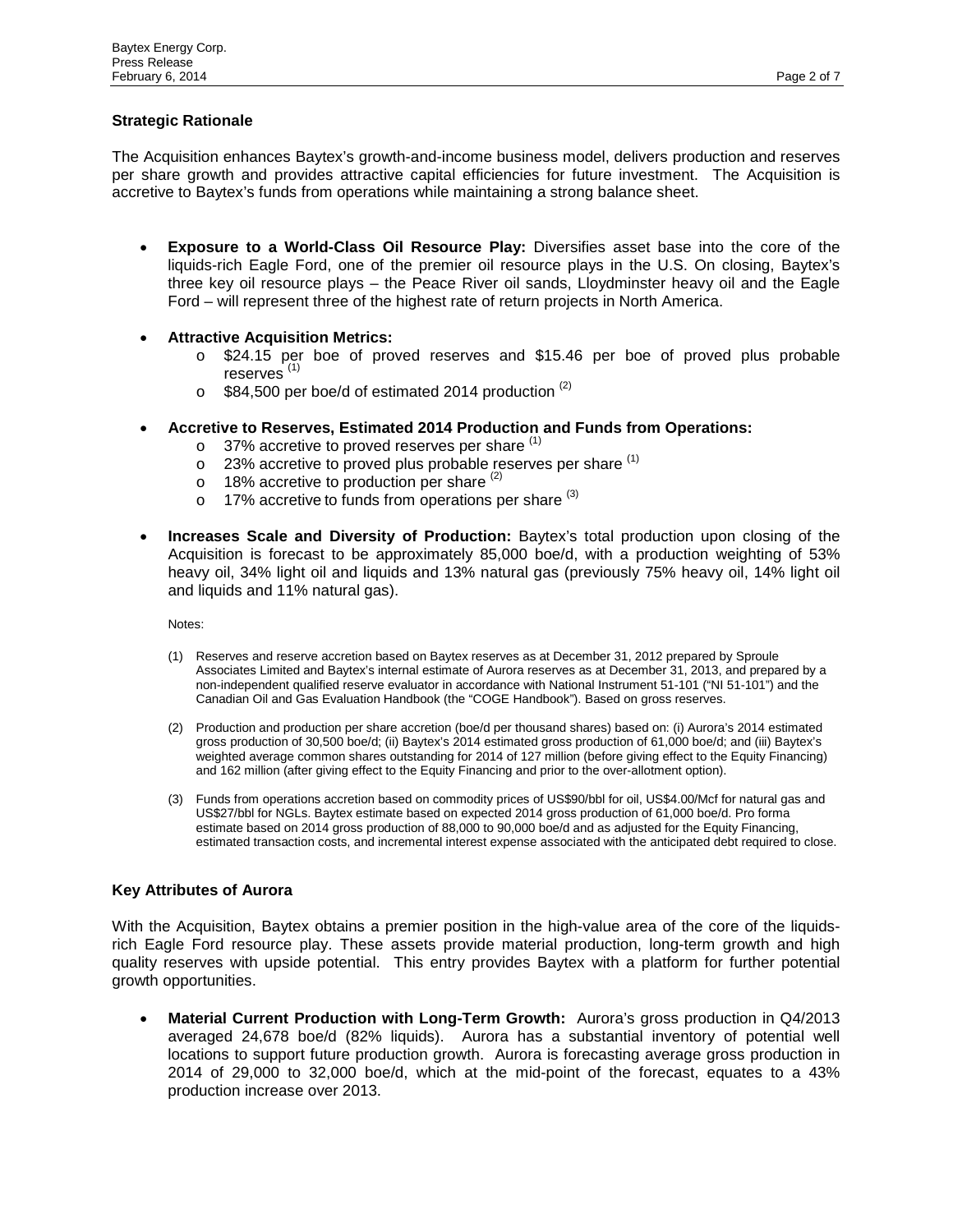- **High Quality Reserve Base with Potential Upside:** The Acquisition adds proved reserves of 106.7 MMboe and proved plus probable reserves of 166.6 MMboe. Reserves are based on Baytex internal estimates of Aurora's reserves, as at December 31, 2013, and prepared by a nonindependent qualified reserves evaluator in accordance with NI 51-101 and the COGE Handbook. Baytex believes attractive reserves upside is available by exploiting additional horizons in the Austin Chalk and Upper Eagle Ford formations, through downspacing and improving completion techniques.
- **Attractive Individual Well Economics:** Aurora's historical internal rates of return (before tax) per well in the Sugarkane Field are in excess of 100% with an undiscounted payout of 1-2 years and capital efficiencies (based on 30-day initial production rates) of under \$10,000 per boe/d (based on an oil price of US\$90/bbl, a natural gas price of US\$4.00/Mcf and a natural gas liquids price of US\$27/bbl).
- **Premier and Committed Eagle Ford Partner:** A subsidiary of Marathon Oil Corporation is the operator of a majority of this Eagle Ford acreage position. The operator has a strong track record of driving leading well performance, reducing costs and growing its resource base. In addition to the strong improvement in estimated ultimate recoveries and drilling performance over time, Aurora's gross production has grown significantly from 4,257 boe/d in Q4/2011 to 24,678 boe/d in Q4/2013.
- **Increasing Development Performance and Recovery:** Continuous improvements in drilling completion design have increased 30-day initial production rates by approximately 45% since Q4/2011 with 180-day cumulative recoveries increasing approximately 34% over the same time period. Drilling times have decreased by approximately 50% since Q4/201, resulting in reduced completed well costs.
- **Established Infrastructure and Acreage Held by Production:** Extensive infrastructure is in place across the acreage position, including centralized processing facilities, disposal wells and infield gathering systems allowing for continued production growth. Approximately 97% of the acreage position is held by production.
- **Attractive Operating Costs and Premium Pricing:** Operating cost per barrel averaged US\$5.68 per boe in Q3/2013. Given the proximity of the Eagle Ford to the Henry Hub and Gulf Coast crude oil markets, established transportation systems for both crude oil and natural gas result in strong realized pricing. In addition, a portion of the produced crude oil benefits from Louisiana Light Sweet based pricing, which currently trades at a premium to WTI.

To view a map of the acquired Eagle Ford properties, please visit the following link:

## <http://media3.marketwire.com/docs/maplink02-06-2014.jpg>

## **Terms of the Arrangement**

The Arrangement has been unanimously approved by the board of directors of Baytex. The board of directors of Aurora intends to recommend that Aurora shareholders vote in favour of the Arrangement, in the absence of a superior proposal and subject to an independent expert's report concluding that the Arrangement is in the best interests of Aurora shareholders and that they intend to vote in favor of the Arrangement the Aurora shares controlled by them, which amount to approximately 5.5% of the issued and outstanding Aurora shares.

The Arrangement must be approved by the Aurora shareholders at a special meeting of shareholders expected to be held in late April/early May 2014. The Arrangement must be approved by (i) at least 75% of the votes cast and (ii) by a majority in number of the Aurora shareholders who cast votes.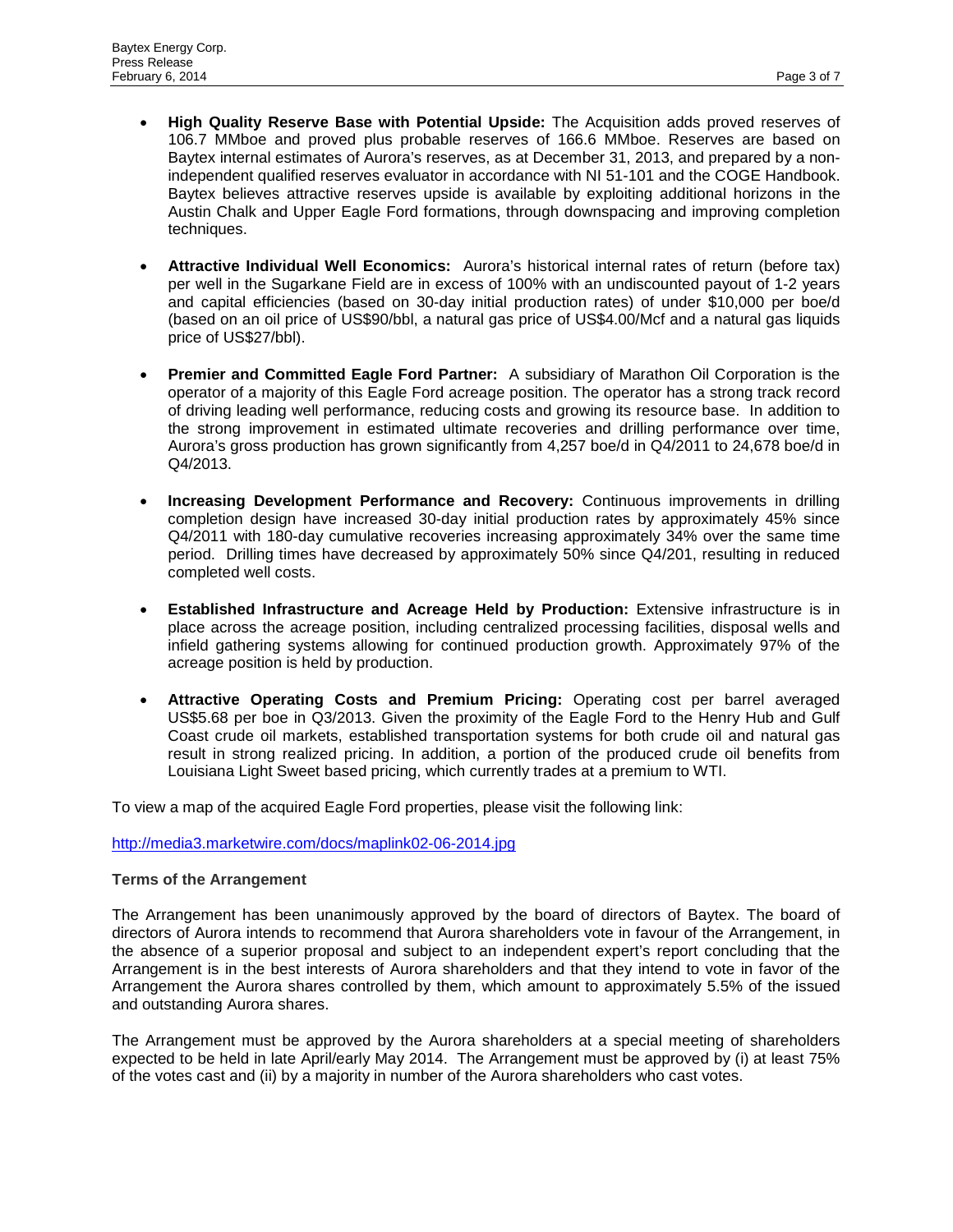The Arrangement is subject to certain customary conditions, including approval by the Australian court, the Australian Foreign Investment Review Board and under the U.S. Hart-Scott-Rodino Anti-Trust Improvements Act.

The disclosure booklet that will be prepared in connection with the special meeting of Aurora shareholders is expected to be mailed to shareholders in late March/early April 2014. The Acquisition is expected to close in mid/late May 2014. The Implementation Agreement will be filed by Baytex on SEDAR at [www.sedar.com](http://www.sedar.com/) and EDGAR at [www.sec.gov.](http://www.sec.gov/)

## **Financing of the Transaction**

Baytex is financing the Acquisition through a combination of the Equity Financing (\$1.3 billion bought-deal equity offering) and draws on its revolving and term credit facilities. Concurrent with the Acquisition, Baytex will increase its revolving credit facilities from \$850 million to \$1.0 billion and will add a \$200 million term loan. Undrawn credit facilities on closing will be \$400 to \$600 million leaving significant available liquidity to continue to execute our ongoing business plans. It is expected that Baytex will put in place a US\$300 million borrowing base facility at Aurora (or a subsidiary thereof) with a syndicate of banks concurrent with the closing of the Acquisition.

In connection with the Acquisition, Baytex has entered into an agreement, on a "bought-deal" basis, with a syndicate of underwriters (the "Underwriters") co-led by Scotiabank and RBC Capital Markets and including CIBC World Markets Inc., TD Securities Inc., BMO Capital Markets and National Bank Financial Inc., for an offering of 33,420,000 subscription receipts ("Subscription Receipts") at a price of \$38.90 per Subscription Receipt with each Subscription Receipt entitling the holder thereof to receive, on closing of the Acquisition, one common share of the Company ("Common Share") for aggregate gross proceeds of approximately \$1.3 billion. The Company has granted the Underwriters an over-allotment option to purchase, on the same terms, up to an additional 5,013,000 Subscription Receipts. This option is exercisable by the Underwriters, in whole or in part, at any time for a period of 30 days following closing. The maximum gross proceeds raised under the Equity Financing will be approximately \$1.5 billion should the over-allotment option be exercised in full. The Equity Financing is subject to customary closing conditions including receipt of applicable regulatory approvals and is expected to close on or about February 24, 2014.

The gross proceeds from the sale of Subscription Receipts will be held in escrow and will be released upon satisfaction of certain conditions to enable us to convert the funds to Australian dollars and complete the Acquisition. Upon closing of the Acquisition, the holders of the Subscription Receipts will be entitled to receive an amount per Subscription Receipt equal to dividends declared per common share that accrue from the date of closing of the financing to the date of closing of the Acquisition. In the event the Acquisition fails to close on or prior to June 30, 2014, the agreement for the Acquisition is terminated in accordance with its terms at any earlier time, or we have advised the Underwriters or announced to the public that we do not intend to proceed with the Acquisition, the purchase price plus each holder's proportionate share of interest earned on funds held in escrow, net of any applicable withholding taxes, will be returned to each holder of Subscription Receipts.

The Equity Financing will be completed under the multi-jurisdictional disclosure system by way of short form prospectus filed with the securities regulatory authorities in each of the provinces of Canada and with the Securities and Exchange Commission in the United States.

## **2014 Guidance**

Following closing of the Acquisition, Baytex will provide revised guidance for full-year 2014. The guidance will include a full update incorporating the Acquisition, Equity Financing, and any modifications to Baytex's current asset plans.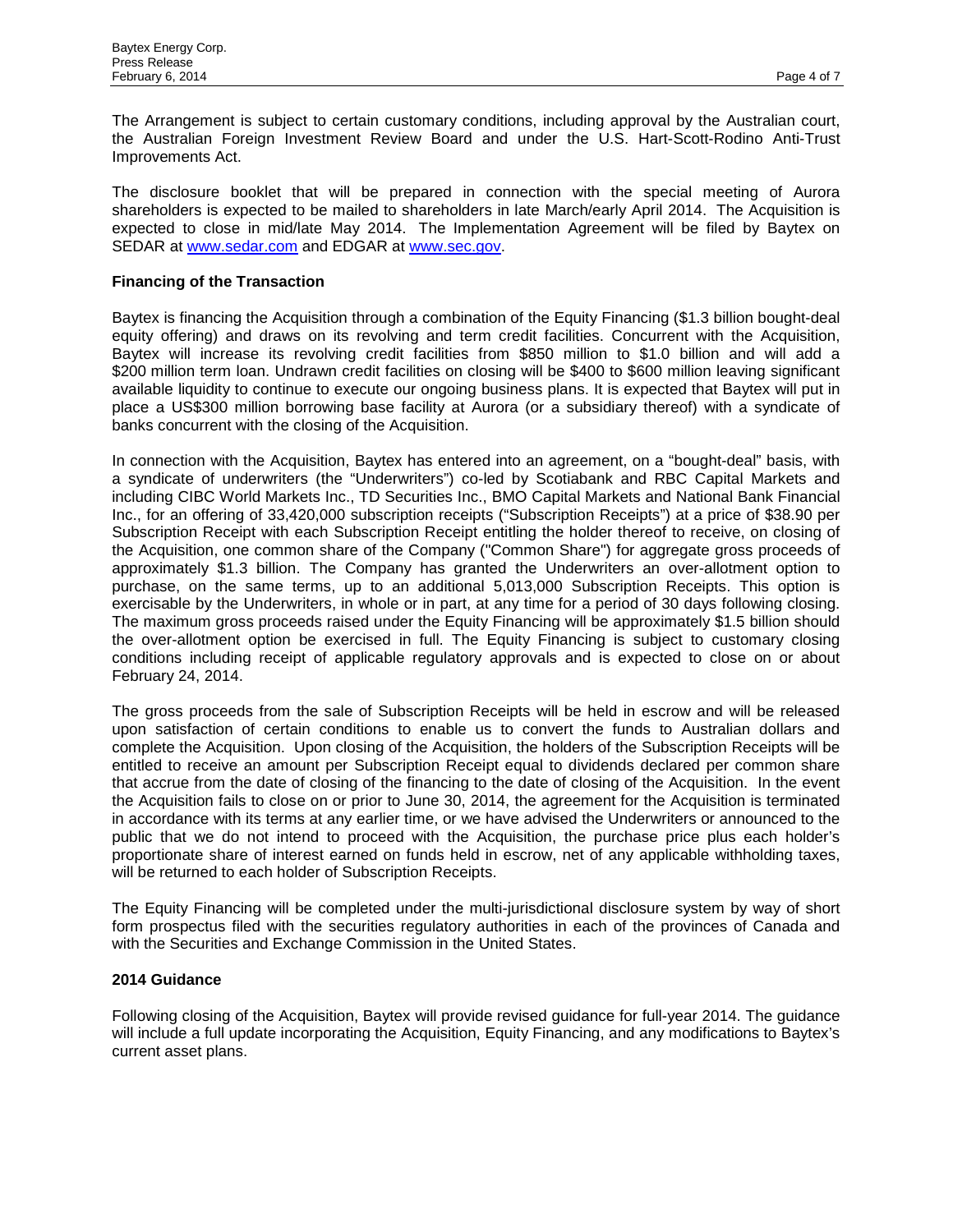## **Financial and Legal Advisors**

Scotia Waterous acted as exclusive financial advisor to Baytex and Scotiabank provided bank financing in connection with the Acquisition. Baytex's legal advisors are Burnet, Duckworth & Palmer LLP in Canada, Paul, Weiss, Rifkind, Wharton & Garrison LLP in the U.S. and Norton Rose Fulbright in Australia and the U.S.

#### **Conference Call Today 4:45 p.m. EST (2:45 p.m. MST)**

A conference call will be held today, February 6, 2014, starting at 4:45pm EST (2:45pm MST). Please connect approximately 15 minutes prior to the beginning of the call to ensure participation. To participate, please dial 1-416-<br>340-8527 or toll free in North America 1-800-565-0813 and toll free international 1-800-2787-2090. Alt listen to the conference call online, please enter<http://www.gowebcasting.com/5253> in your web browser.

An investor presentation related to the Acquisition will be available shortly on our website at [www.baytexe](http://www.baytex/)nergy.com.

#### **Advisory Regarding Forward-Looking Statements**

*In the interest of providing shareholders and potential investors with information regarding Baytex and Aurora, including management's assessment of future plans and operations, certain statements in this press release are "forward-looking statements"*  within the meaning of the United States Private Securities Litigation Reform Act of 1995 and "forward-looking information" within the *meaning of applicable Canadian securities legislation (collectively, "forward-looking statements"). In some cases, forward-looking statements can be identified by terminology such as "anticipate", "believe", "continue", "could", "estimate", "expect", "forecast", "intend", "may", "objective", "ongoing", "outlook", "potential", "project", "plan", "should", "target", "would", "will" or similar words suggesting future outcomes, events or performance. The forward-looking statements contained in this press release speak only as of the date thereof and are expressly qualified by this cautionary statement.*

*Specifically, this press release contains forward-looking statements relating to but not limited to: Baytex's plans to increase the dividend on its common shares upon completion of the Acquisition; the anticipated benefits from the Acquisition, including our beliefs that the Acquisition will be an excellent fit with our business model and will provide shareholders with exposure to low-risk, repeatable, high-return projects with capital efficiencies; our expectations that the Aurora assets have infrastructure in place that support low-risk future annual production and that such assets will provide material production, long-term growth and high quality reserves with upside potential; our expectations regarding the effect of well downspacing, improving completion techniques and new development targets on the reserves potential of the Aurora assets; anticipated effect of the Acquisition on Baytex, including our business model and our reserves, production and funds from operations; forecasted production and production mix following completion of the Acquisition; Aurora's forecasted production and production growth for 2014; drilling plans; operating and financial metrics and the strategic rationale for the Acquisition; expectations regarding the Acquisition and the Equity Financing, including anticipated timing of mailing of the scheme booklet to Aurora shareholders; timing of completion of the Acquisition and the Equity*  Financing, and approvals required for the Arrangement and Equity Financing; the terms of the Subscription Receipts; the terms of *the increase to our revolving credit facilities and the term loan and our expectations regarding the implementation of a borrowing base facility for Aurora following closing of the Acquisition; and payment of the purchase price, including the use of proceeds from the Equity Financing and our plans to draw on the revolving credit facilities and the term loan. In addition, information and statements relating to reserves are deemed to be forward-looking statements, as they involve implied assessment, based on certain estimates and assumptions, that the reserves described exist in quantities predicted or estimated, and that the reserves can be profitably produced in the future. Cash dividends on our common shares are paid at the discretion of our Board of Directors and can fluctuate. In establishing the level of cash dividends, the Board of Directors considers all factors that it deems relevant, including, without limitation, the outlook for commodity prices, our operational execution, the amount of funds from operations and capital expenditures and our prevailing financial circumstances at the time.*

*These forward-looking statements are based on certain key assumptions regarding, among other things: the receipt of regulatory, shareholder and other approvals for the Arrangement; our ability to execute and realize on the anticipated benefits of the Acquisition; timing of closing and receipt of regulatory approvals for the Equity Financing; petroleum and natural gas prices and pricing differentials between light, medium and heavy gravity crude oil; well production rates and reserve volumes; our ability to add production and reserves through our exploration and development activities; capital expenditure levels; the availability and cost of labour and other industry services; the amount of future cash dividends that we intend to pay; interest and foreign exchange rates; the continuance of existing and, in certain circumstances, proposed tax and royalty regimes; our ability to develop our crude oil and natural gas properties and the acquired assets in the manner currently contemplated; current or, where applicable, proposed assumed industry conditions, laws and regulations will continue in effect or as anticipated; and the estimates of our production and reserve volumes and Aurora's production and reserve volumes and the assumptions related thereto (including commodity prices*  and development costs) are accurate in all material respects. Readers are cautioned that such assumptions, although considered *reasonable by Baytex at the time of preparation, may prove to be incorrect.*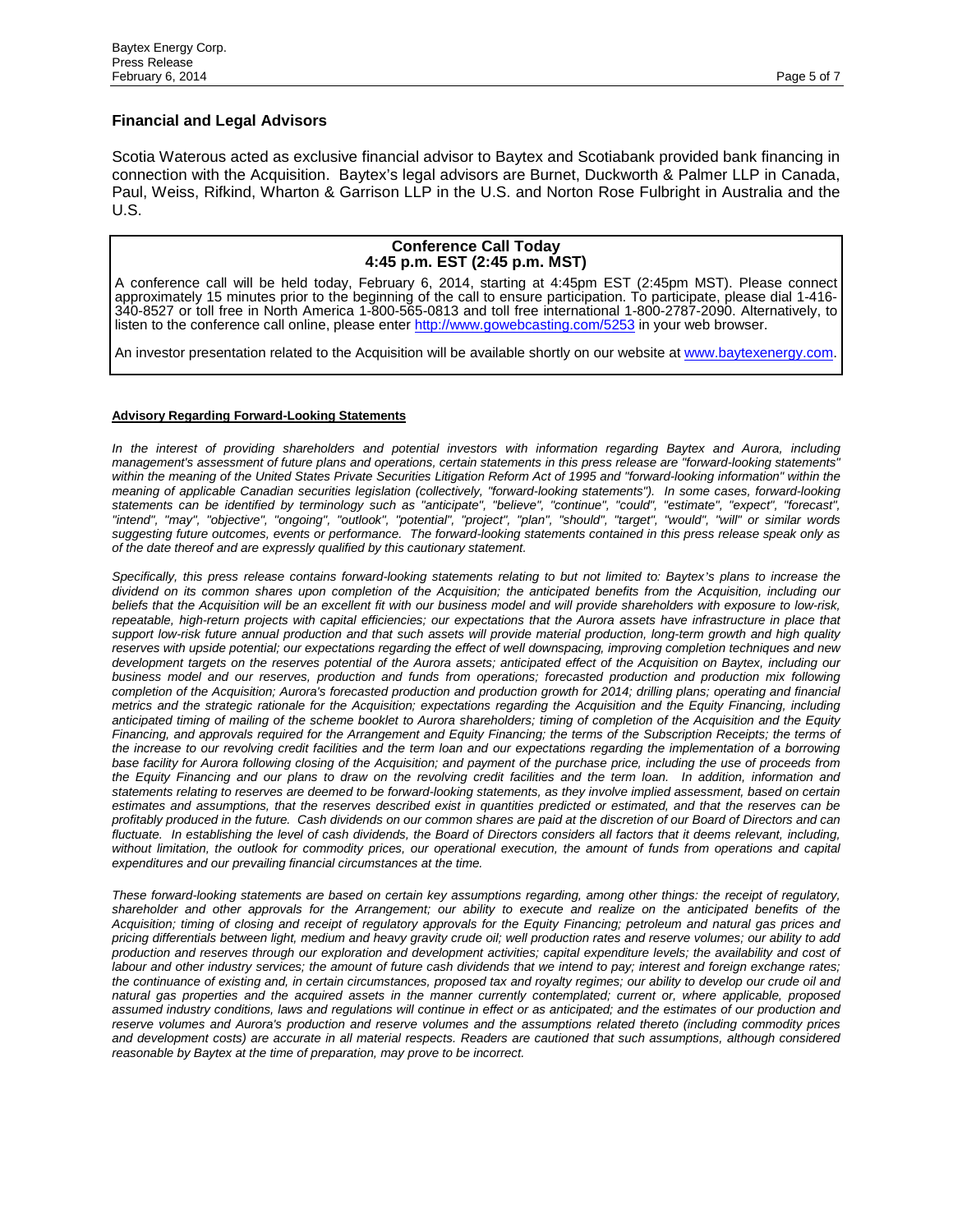*Actual results achieved during the forecast period will vary from the information provided herein as a result of numerous known and unknown risks and uncertainties and other factors. Such factors include, but are not limited to: the Acquisition may not be completed on the terms contemplated or at all; failure to realize the anticipated benefits of the Acquisition; closing of the Equity Offering and/or the Acquisition could be delayed or not completed if we are not able to obtain the necessary stock exchange, shareholder and regulatory approvals or any other approvals required for completion or, unless waived, some other condition to*  closing is not satisfied; failure to put in place a borrowing base facility for Aurora following completion of the Acquisition; declines in *oil and natural gas prices; risks related to the accessibility, availability, proximity and capacity of gathering, processing and pipeline systems; variations in interest rates and foreign exchange rates; risks associated with our hedging activities; uncertainties in the credit markets may restrict the availability of credit or increase the cost of borrowing; refinancing risk for existing debt and debt service costs; access to external sources of capital; third party credit risk; a downgrade of our credit ratings; risks associated with the exploitation of our properties and our ability to acquire reserves; increases in operating costs; changes in government regulations that affect the oil and gas industry; changes to royalty or mineral/severance tax regimes; risks relating to hydraulic*  fracturing; changes in income tax or other laws or government incentive programs; uncertainties associated with estimating *petroleum and natural gas reserves; risks associated with acquiring, developing and exploring for oil and natural gas and other aspects of our operations; risks associated with properties operated by third parties; risks associated with delays in business operations; risks associated with the marketing of our petroleum and natural gas production; risks associated with large projects or expansion of our activities; risks related to heavy oil projects; expansion of our operations; the failure to realize anticipated benefits of acquisitions and dispositions or to manage growth; changes in environmental, health and safety regulations; the implementation of strategies for reducing greenhouse gases; competition in the oil and gas industry for, among other things, acquisitions of reserves, undeveloped lands, skilled personnel and drilling and related equipment; the activities of our operating entities and their key personnel and information systems; depletion of our reserves; risks associated with securing and maintaining title to our properties; seasonal weather patterns; our permitted investments; access to technological advances; changes in the demand for oil and natural gas products; involvement in legal, regulatory and tax proceedings; the failure of third parties to comply with confidentiality agreements; risks associated with the ownership of our securities, including the discretionary nature of dividend payments and changes in market-based factors; risks for United States and other non-resident shareholders, including the ability to*  enforce civil remedies, differing practices for reporting reserves and production, additional taxation applicable to non-residents and *foreign exchange risk; and other factors, many of which are beyond the control of Baytex. These risk factors are discussed in our Annual Information Form, Annual Report on Form 40-F and Management's Discussion and Analysis for the year ended December 31, 2012, as filed with Canadian securities regulatory authorities and the U.S. Securities and Exchange Commission.*

*The above summary of assumptions and risks related to forward looking information in this press release has been provided in order to provide shareholders and potential investors with a more complete perspective on Baytex and Aurora's current and Baytex's future operations if the Acquisition is completed and such information may not be appropriate for other purposes. There is no representation by Baytex that actual results achieved during the forecast period will be the same in whole or in part as those forecast and Baytex does not undertake any obligation to update publicly or to revise any of the included forward-looking statements, whether as a result of new information, future events or otherwise, except as may be required by applicable securities law.*

#### **Oil and Gas Advisory**

*All of the reserves information contained in this press release have been calculated and reported using assumptions and methodology guidelines outlined in accordance with the standards contained in the COGE Handbook, NI 51-101 and the reserve definitions contained in the Canadian Securities Administrators Staff Notice 51-324. The SEC definitions of proved, probable and possible reserves are different than NI 51-101; therefore, proved, probable and possible reserves disclosed herein may not be comparable to United States standards.*

*References herein to 30 day initial production rates and other short-term production rates are useful in confirming the presence of hydrocarbons, however such rates are not determinative of the rates at which such wells will commence production and decline thereafter and are not indicative of long term performance or of ultimate recovery. While encouraging, readers are cautioned not to place reliance on such rates in calculating aggregate production for us or the acquired assets. A pressure transient analysis or welltest interpretation has not been carried out in respect of all wells. Accordingly, we caution that the test results should be considered to be preliminary.*

*The term "boe" means a barrel of oil equivalent on the basis of 6 Mcf of natural gas to 1 Bbl of oil. Boe's may be misleading, particularly if used in isolation. A boe conversation ratio of 6 Mcf: 1 Bbl is based on an energy equivalency conversion method primarily applicable at the burner tip and does not represent a value equivalency at the wellhead. Given the value ratio based on the current price of crude oil as compared to natural gas is significantly different from the energy equivalency of 6 Mcf: 1Bbl, utilizing a conversion ratio at 6 Mcf: 1 Bbl may be misleading as an indication of value.*

#### **Financial Measures**

We disclose in this press release several financial measures that do not have any standardized meaning prescribed under *International Financial Reporting Standards ("IFRS"). These financial measures include funds from operations. Management believes that these financial measures are useful supplemental information to analyze operating performance and provide an indication of the anticipated metrics and benefits of the Acquisition. Investors should be cautioned that these measures should not be construed as an alternative to net income, cash provided by operating activities or other measures of financial performance as determined in accordance with IFRS. Our method of calculating these measures may differ from other companies, and accordingly, they may not be comparable to similar measures used by other companies.*